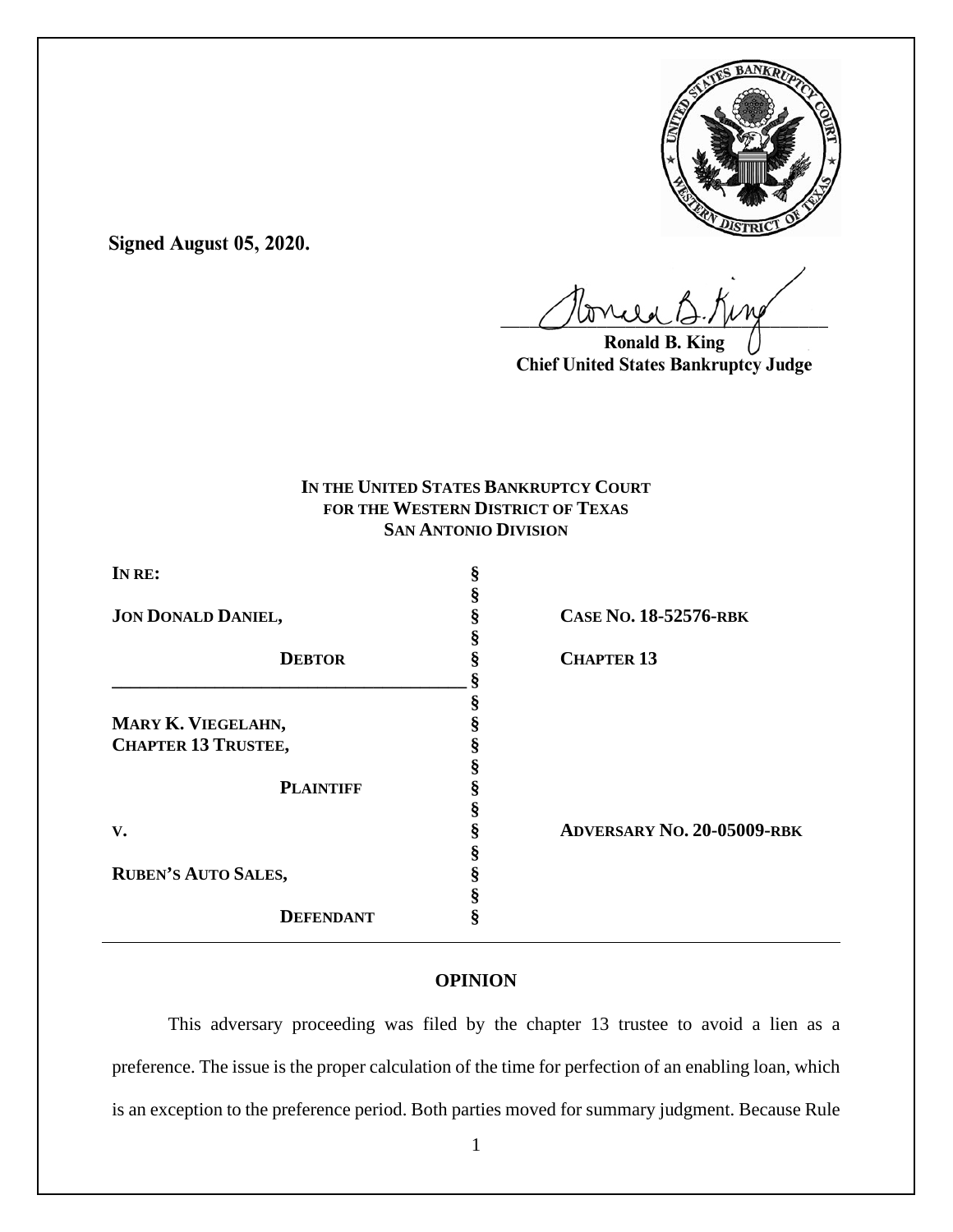9006(a) applies to the thirty-day deadline for the "enabling loan" exception to avoidable preferences, the Court will grant Defendant's motion on those grounds.

# **I. Jurisdiction, Authority, and Venue**

The Court has jurisdiction over this matter pursuant to 28 U.S.C. §§ 157(a) and 1334(b). This matter arises under the Bankruptcy Code in a bankruptcy case referred to this Court by the Standing Order of Reference in this district. This matter is a core proceeding under § 157(b)(2)(F). Venue is proper under §§ 1408 and 1409. The Court has authority to enter a final judgment under  $§ 157(b)(1).$ 

### **II. Discussion**

#### **A. Overview**

Mary Viegelahn, the chapter 13 trustee (the Trustee) and the plaintiff in this adversary proceeding, seeks to avoid as a preference the security interest of Ruben's Auto Sales, LLC (the Defendant) in a car Jon Donald Daniel (the Debtor) purchased on credit less than two months before the case was filed. The preference statute contains an exception for avoidance of such security interests, provided that the security interest is perfected "on or before 30 days after the debtor receives such property." 11 U.S.C. § 547(c)(3). Defendant perfected the security interest 32 days after Debtor received the car, but it did so on the first business day after the thirtieth day, because the thirtieth day was a Saturday. Defendant argues that such perfection was timely and that the "enabling loan" exception applies, based on the time-computation method of Rule 9006(a) of the Federal Rules of Bankruptcy Procedure. The Trustee argues that Rule 9006(a) does not apply to this exception to the preference statute, so the exception does not save the lien from avoidance.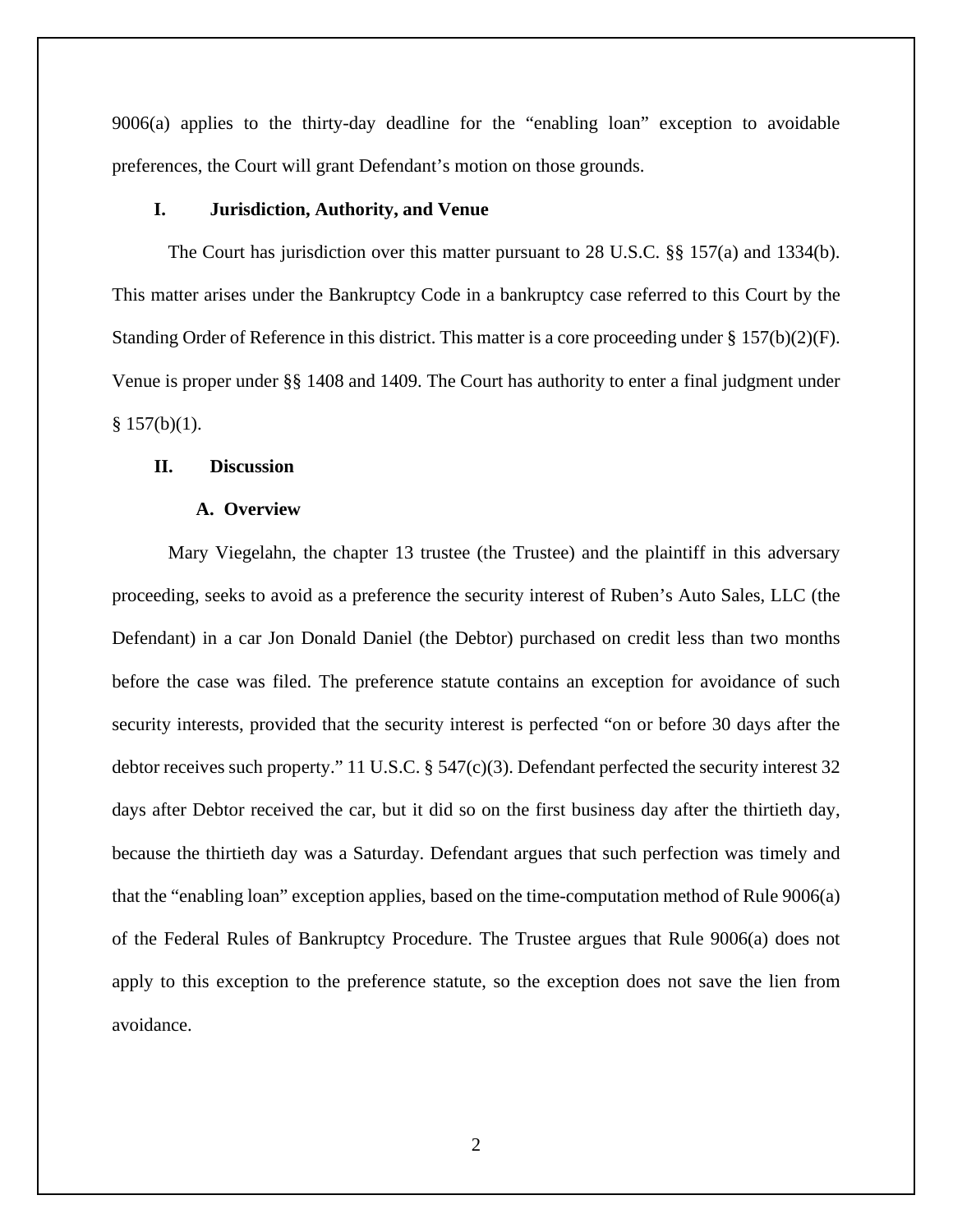#### **B. Background**

The facts of this case are not in dispute. Debtor entered into a Retail Installment Contract with Defendant on September 13, 2018, less than two months before the petition date. Under this contract, Debtor purchased a 2010 Mazda CX-7 from Defendant for \$9,722.90, borrowing \$6,771.43 from Defendant and agreeing to pay \$385.00 per month toward the debt for twenty months, plus a final payment of \$222.90 in the twenty-first month. To secure the loan, Debtor granted Defendant a security interest in the car. On Monday, October 15, 2018, Defendant recorded the title with the Texas Department of Motor Vehicles.<sup>1</sup> Debtor filed this chapter 13 bankruptcy case on November 1, 2018. Defendant filed a proof of claim for \$7,887.90, claiming it was secured by a lien on the vehicle Debtor bought from Defendant less than two months before filing bankruptcy. Debtor's plan, which treats Defendant's claim as secured, was confirmed on January 29, 2019.

The Trustee objected to Defendant's claim. Following a related but separate motion by Defendant for relief from the automatic stay, the Trustee filed this adversary proceeding. The Trustee and Defendant each filed a motion for summary judgment. The Court held a hearing on both motions and stated on the record the reasons for granting Defendant's motion and denying the Trustee's motion pursuant to FED. R. BANKR. P. 7056 and FED. R. CIV. P. 56(a).

### **C. Summary Judgment Standard**

"Summary judgment is appropriate if there are no genuine issues of material fact and the moving party is entitled to judgment as a matter of law." *Malacara v. Garber*, 353 F.3d 393, 398 (5th Cir. 2003) (citing *Celotex Corp. v. Catrett*, 477 U.S. 317, 322 (1986)). The Court must grant

<sup>&</sup>lt;sup>1</sup> The certificate of title shows that the "Date Title Issued" was October 22, 2018, but both parties to this adversary agree that Defendant actually recorded the title on October 15, 2018, and neither party argues that any relevant deadline applies to the date printed on the certificate of title.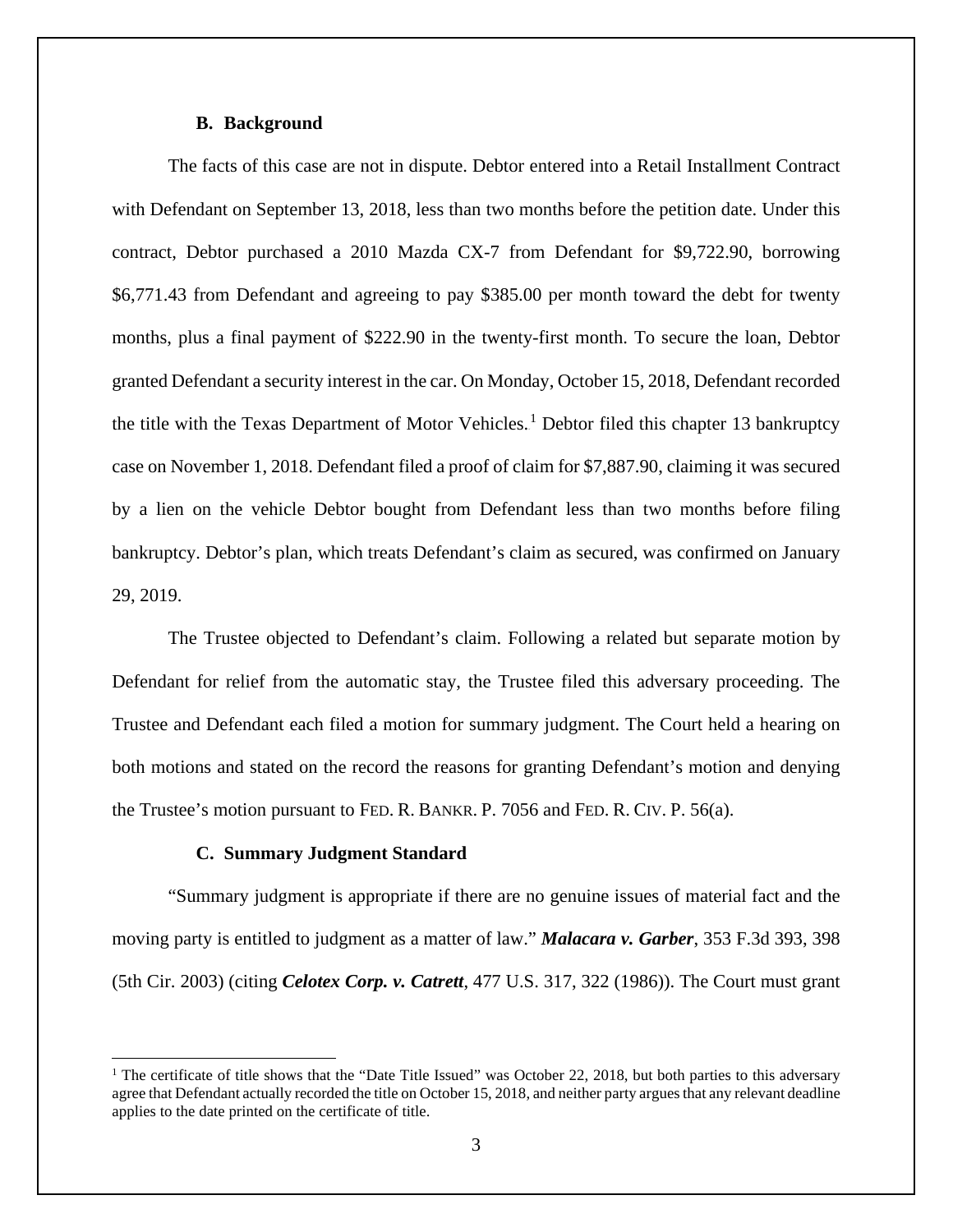summary judgment "only when, viewing the evidence in the light most favorable to the nonmoving party, the record indicates that there is 'no genuine issue as to any material fact and that the moving party is entitled to judgment as a matter of law.'" *Lifecare Hospitals, Inc. v. Health Plus of La., Inc.*, 418 F.3d 436, 439 (5th Cir. 2005) (quoting FED. R. CIV. P. 56(c)); *see also Lowe v. King (In re King)*, 2006 WL 3861097, at \*2 (Bankr. W.D. Tex. Dec. 29, 2006) (applying the same standard). Where, as here, the parties file cross-motions for summary judgment, the Court may "assume that no evidence needs to be considered other than that filed by the parties, but summary judgment is nevertheless inappropriate if disputes remain as to material facts." *Atlantic Richfield Co. v. Farm Credit Bank of Wichita*, 226 F.3d 1138, 1148 (10th Cir. 2000) (quoting *James Barlow Family Ltd. Partnership v. David M. Munson, Inc.*, 132 F.3d 1316, 1319 (10th Cir. 1997)); *accord Petro Harvester Operating Co. v. Keith*, 954 F.3d 686 (5th Cir. 2020).

### **D. The Trustee's Preference Claim**

The Trustee filed this adversary proceeding to avoid Defendant's lien as a preference under

§ 547, which allows a trustee to:

(b) . . . avoid any transfer of an interest of the debtor in property—

(1) to or for the benefit of a creditor;

(2) for or on account of an antecedent debt owed by the debtor before such transfer was made;

(3) made while the debtor was insolvent;

(4) made—

(A) on or within 90 days before the date of the filing of the petition; or

(B) between ninety days and one year before the date of the filing of the petition, if such creditor at the time of such transfer was an insider; and

(5) that enables such creditor to receive more than such creditor would receive if—

(A) the case were a case under chapter 7 of this title;

(B) the transfer had not been made; and

(C) such creditor received payment of such debt to the extent provided by the provisions of this title.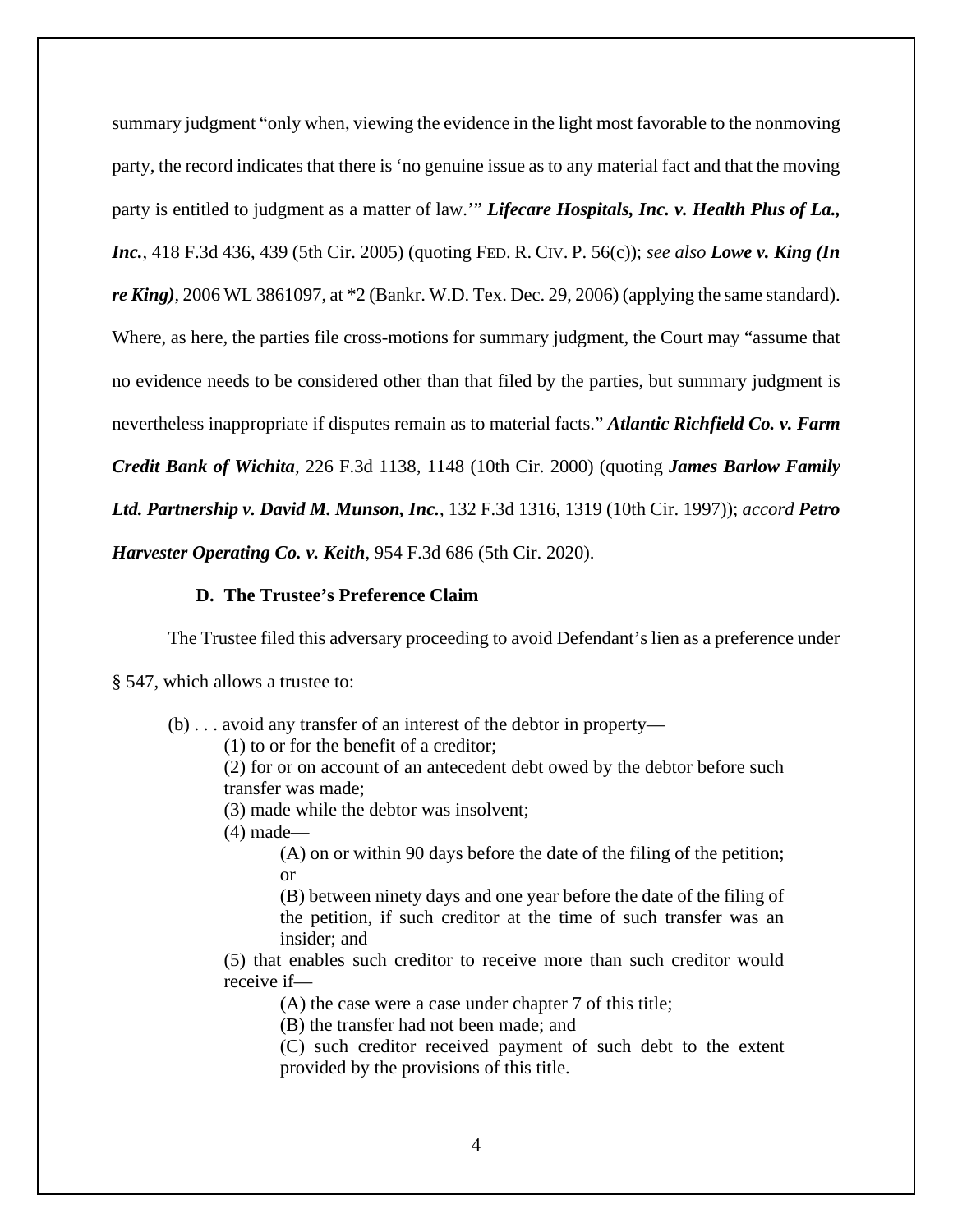11 U.S.C. § 547(b). The Trustee asserts that Defendant's lien on Debtor's car meets all elements of § 547(b), and Defendant does not disagree. Defendant counters that an exception to § 547(b) applies—specifically, the "enabling loan" exception of  $\S 547(c)(3)$ , which provides that the trustee:

 $(c)$ ... may not avoid under this section a transfer— ...

(3) that creates a security interest in property acquired by the debtor—

(A) to the extent such security interest secures new value that was— (i) given at or after the signing of a security agreement that contains a description of such property as collateral; (ii) given by or on behalf of the secured party under such

agreement;

(iii) given to enable the debtor to acquire such property; and (iv) in fact used by the debtor to acquire such property; and

(B) **that is perfected on or before 30 days after the debtor receives possession of such property.**

*Id.* § 547(c)(3) (emphasis added). The central dispute between the parties is how to calculate the

thirty-day deadline for this exception to apply. Defendant perfected the security interest on October

15, 2018—thirty-two days after September 13, 2018, when Debtor received the vehicle. The

Trustee argues that, because Defendant did not perfect "on or before 30 days after" Debtor received

the car, the exception does not apply, and Defendant's security interest is an avoidable preference.

Defendant argues that its perfection was timely because the time-computation method in

Rule 9006(a) of the Federal Rules of Bankruptcy Procedure applies to this thirty-day deadline.

Rule 9006(a)(1) provides:

When the period is stated in days or a longer unit of time:

(A) exclude the day of the event that triggers the period;

(B) count every day, including intermediate Saturdays, Sundays, and legal holidays; and

(C) include the last day of the period, but if the last day is a Saturday, Sunday, or legal holiday, the period continues to run until the end of the next day that is not a Saturday, Sunday, or legal holiday.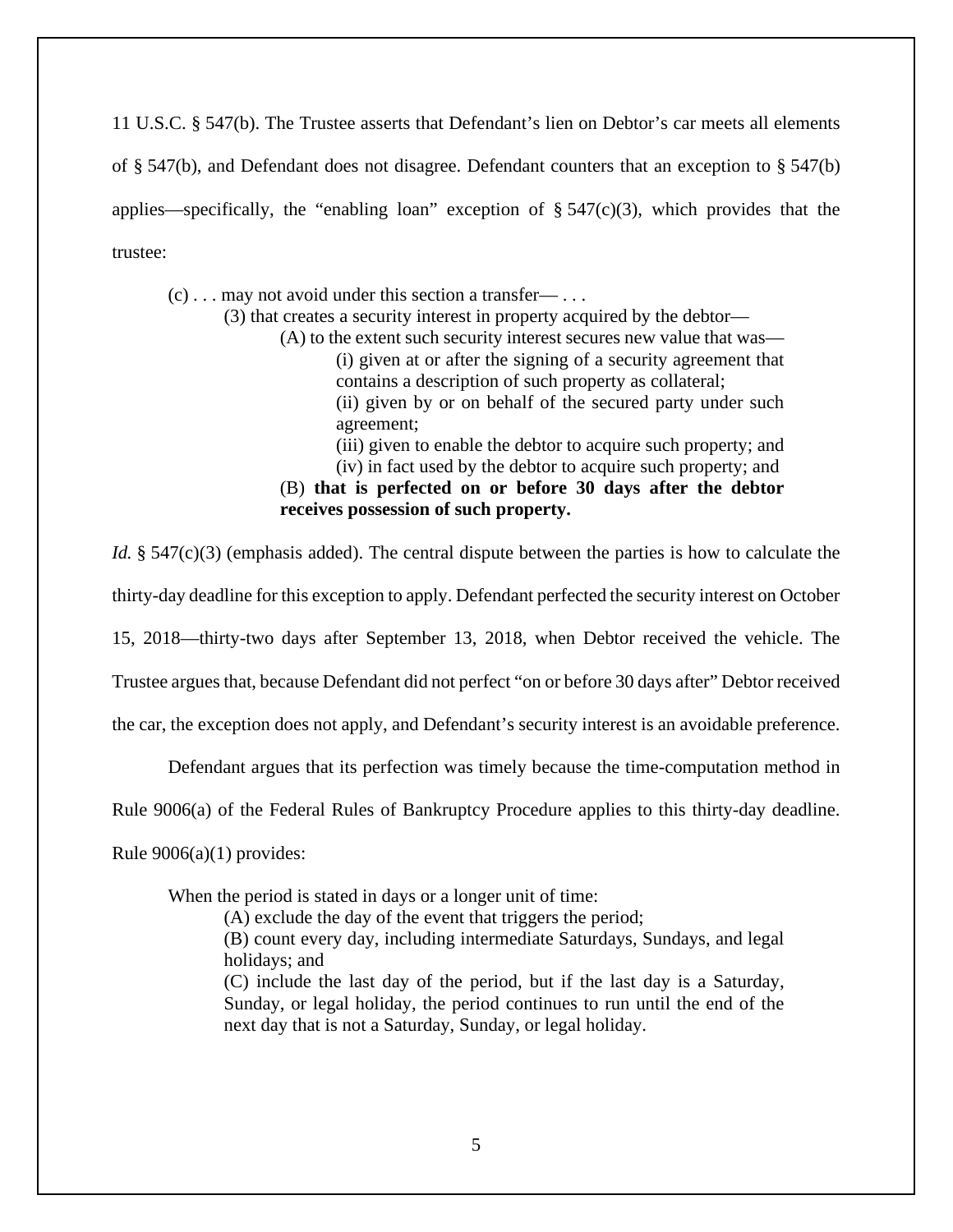FED. R. BANKR. P. 9006(a). This rule applies when "computing any time period specified in these rules, in the Federal Rules of Civil Procedure, in any local rule or court order, or in *any statute* that does not specify a method of computing time." *Id.* (emphasis added). Defendant asserts that, because  $\S 547(c)(3)$  does not specify a method of computing the thirty-day deadline, this rule applies. Applying this rule to Defendant's actions, Defendant perfected on the "next day [after the last day] that is not a Saturday, Sunday, or legal holiday." In other words, because the thirtieth day after Debtor received the vehicle was a Saturday, Defendant had until the Monday following the thirtieth day to perfect its lien in order for the preference exception in  $\S$  547(c)(3) to apply. Defendant perfected on that Monday; accordingly, assuming Rule 9006(a) applies, Defendant's lien falls under the "enabling loan" exception of  $\S$  547(c)(3).

The Trustee contends that Rule  $9006(a)$  does not apply to § 547(c), arguing that the time frame is "substantive in nature" rather than "procedural"; thus, Rule 9006(a), which seems to focus on "strictly procedural" rules, does not apply to the "legal status of a transfer at the time of the filing of the petition." In support of this argument, the Trustee cites two cases: *Greene v. Locke (In re Greene)*, 223 F.3d 1064 (9th Cir. 2000) and *In re Johnson*, 232 B.R. 399 (Bankr. W.D. Mo. 1999). As discussed below, neither case provides the necessary support for the Trustee's argument.

In *Greene*, the chapter 7 trustee sought to avoid a transfer that occurred ninety-one days before the petition was filed, and the court held that the ninety-day preference recovery window does not extend under Rule 9006(a) when the ninetieth day falls on Saturday. *Greene*, 223 F.3d at 1069–71. In so holding, the *Greene* court noted that Rule 9006(a) "is limited by the provision that '[s]uch rules shall not abridge, enlarge, or modify any substantive right.'" *Id.* at 1070 (quoting 28 U.S.C. § 2075). The *Greene* court examined the language of Rule 9006(a) at the time, which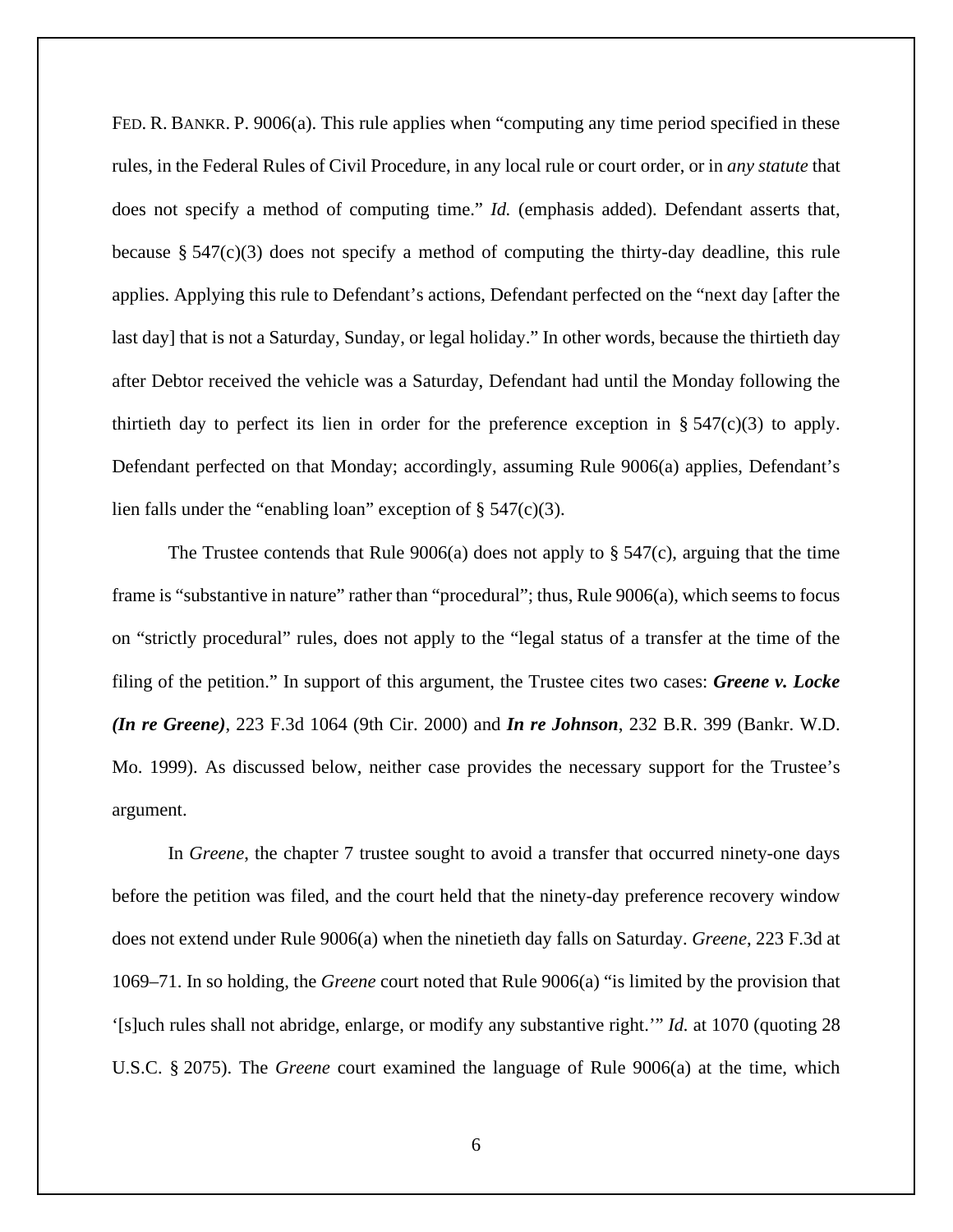applied the time-computation method to "any applicable statute," and held that  $\S$  547(b)(4) was not an "applicable statute" as defined by Rule 1001. *Id.* at 1068–69.

This Court agrees with the result in *Greene*, but the opinion does not support the Trustee's position for at least two reasons. First, the time period in question in *Greene* was counting *backward* from the petition date under § 547(b)(4), rather than the forward-counting thirty-day "enabling loan" exception in  $\S 547(c)(3)$ . There does not appear to be any reason to extend the ninety-day preference period backwards merely because of the day of the week on which the ninetieth day lands. Further, it is not clear from *Greene* that the substantive–procedural dichotomy on which it exempts  $\S$  547(b)(4) from application of Rule 9006(a) would have the same effect on a different time period in a different code section. Indeed, as discussed in more detail below, several courts disagree with this substantive–procedural dichotomy even as applied to the ninetyday preference lookback window. *See Harrison v. N.J. Cmty. Bank (In re Jesup & Lamont, Inc.)*, 507 B.R. 452, 466–67 (Bankr. S.D. N.Y. 2014) (collecting cases); 10 COLLIER ON BANKRUPTCY ¶ 9006.04 (noting a "division of authority as to whether Rule 9006(a) governs the calculation of the 90-day reachback of section 547(b)(4)"). Second, the *Greene* court was interpreting a prior version of Rule 9006(a), which was subsequently amended in 2009 to apply to "any statute that does not specify a method of computing time" rather than "any applicable statute." *Jesup & Lamont, Inc.*, 507 B.R. at 465–66; *see* 10 COLLIER ON BANKRUPTCY ¶ 9006.04 (describing the amendment in 2009). The *Greene* court relied on now-extinct language in reaching its holding that § 547(b)(4) is not an "applicable statute," so it is unpersuasive now as to application of the new version of the Rule that, by its plain text, includes  $\S 547(c)(3)$ —which does not specify how to count the thirty days.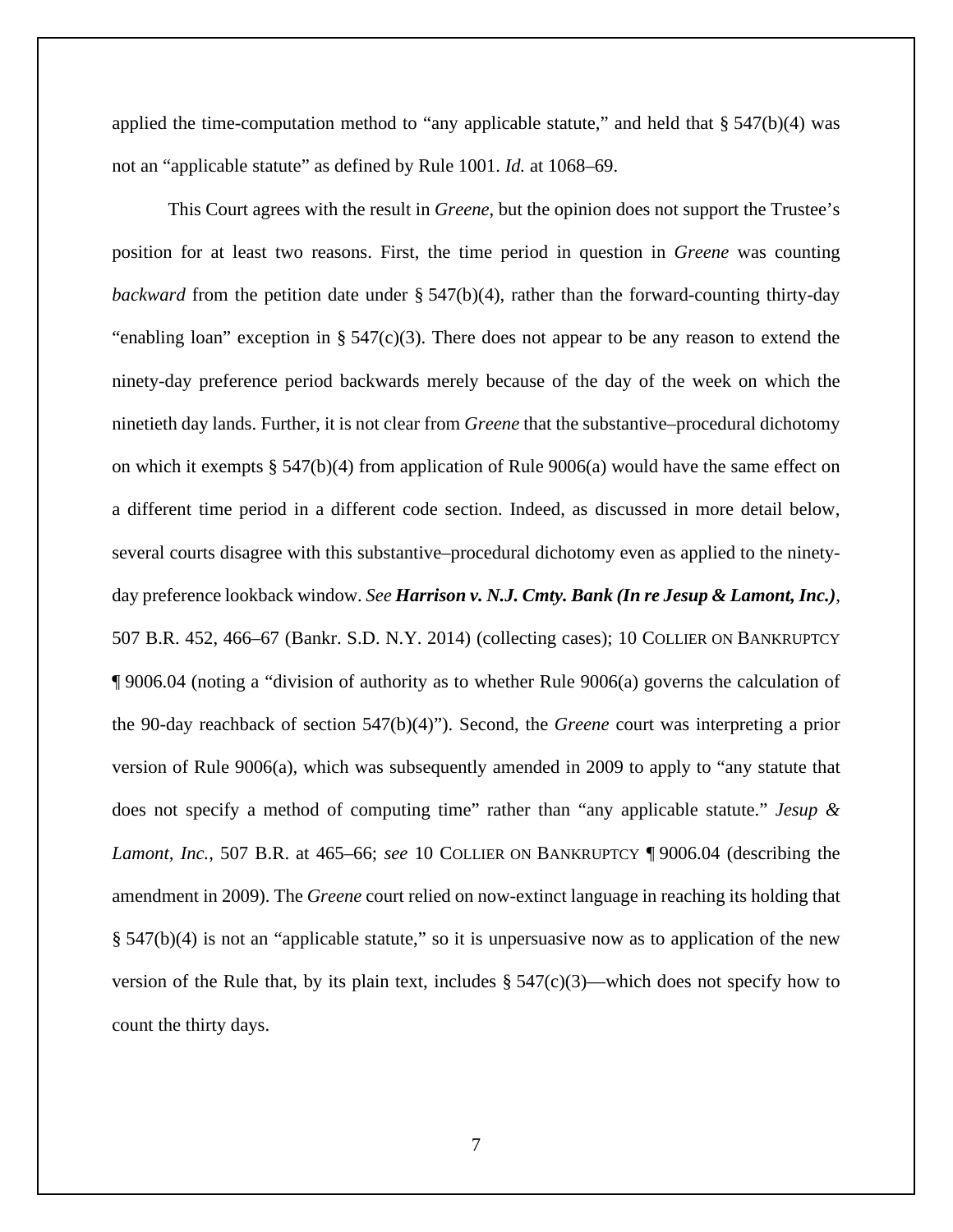The Trustee also relies on *Johnson*, which deals with the timing of the "enabling loan" exception. In *Johnson*, as in this case, a car dealership sold the debtor a car on credit under a retail installment contract on Saturday, October 31, 1998—less than ninety days before the debtor filed bankruptcy—and the dealership retained a security interest in the car. *Johnson*, 232 B.R. at 400– 01. At the time, the "enabling loan" exception of  $\S 547(c)(3)$  covered security interests perfected within *twenty* days of the debtor receiving possession of the collateral instead of thirty days, and the twentieth day was November 20, 1998.<sup>2</sup> *Id*. Although the dealership mailed the lien documents to the Missouri Department of Revenue before the twentieth day, the Department did not receive the documents until the Monday following that weekend, which was the twenty-third day after the debtor received the vehicle. *Id.* The *Johnson* court relied on *Barnes v. General Motors Acceptance Corp. (In re Ross)*, 193 B.R. 902 (Bankr. W.D. Mo. 1996), to hold that the time-calculation method in Rule 9006(a) does not apply to extend the twenty-day "grace period" in  $\S$  547(c)(3). Because of the depth of the *Johnson* court's reliance on *Ross* for this holding, it is necessary to examine the *Ross* case itself to determine the persuasive weight of *Johnson*, if any.

In *Ross*, the debtor purchased a car under a retail installment contract on May 9, 1995, and the dealer finance company, GMAC, mailed the Title Application to the Missouri Department of Revenue on May 25, 1995. *Ross*, 193 B.R. at 903. The Department received the Title Application on Tuesday, May 30, 1995, twenty-one days after the debtor received the car; notably, the twentieth day fell on Memorial Day, Monday, May 29. *Id.* at 903–04. The court in *Ross* held that

<sup>&</sup>lt;sup>2</sup> The *Johnson* court incorrectly states throughout its decision that November 20, 1998 was a Saturday; it was actually a Friday, so the time-calculation rule at issue in this case and purportedly at issue in *Johnson* would not have extended the deadline even if it applied. *See* FED. R. BANKR. P. 9006(a) (extending time "if the last day is a Saturday, Sunday, or legal holiday"). In fact, the opinion refers to November 20 as a Saturday and November 23 as a Monday in the same sentence, but the time difference between a Saturday and the next Monday is two days, not three. *Johnson*, 232 B.R. at 401. The opinion later suggests that the dealership should have perfected "on the last business day before the time limit expired, which would have been Friday, November 19," which is also incorrect—November 19, 1998 was a Thursday. *Id.* at 402. Thus, the *Johnson* court's erroneous discussion of the time-calculation method could have been avoided by looking at a calendar.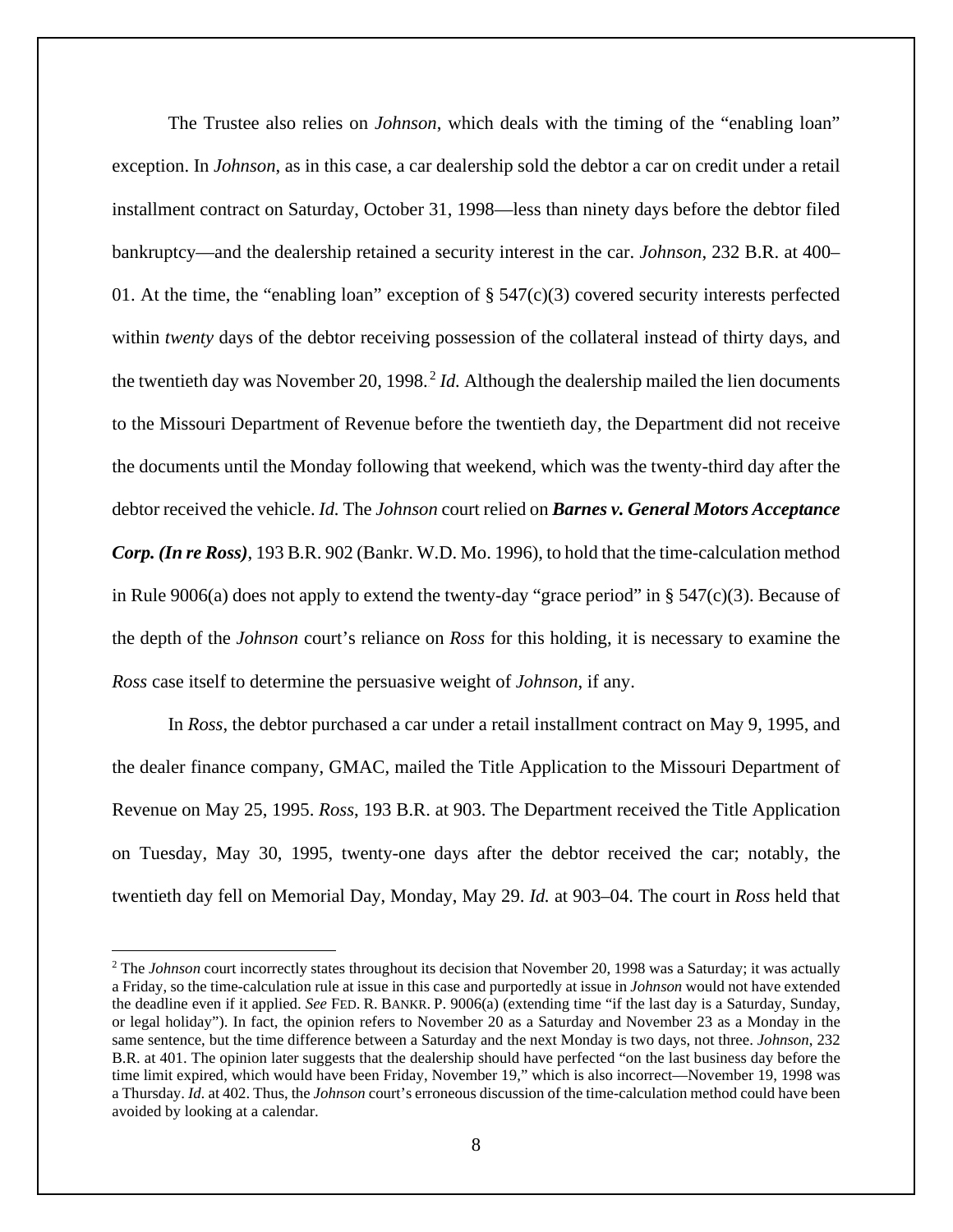Rule 9006(a) does not apply to extend the twenty-day deadline of  $\S$  547(c)(3), reasoning that the "enabling loan" exception is a "substantive" provision to which the "procedural" Rule 9006(a) does not apply.

The holding in *Ross*—that Rule 9006(a) does not apply to § 547(c)(3) because the section is "substantive"—suffers from some of the same issues as the Ninth Circuit's similar holding in *Greene*. *Ross* is also part of a split of authority on this issue, and it appears to be the only decision (other than another court in the same district in *Johnson* three years later) that takes this position; the majority of courts have applied Rule  $9006(a)$  to  $\S 547(c)(3)$  and certain other so-called "substantive" provisions of the Code. *See* NORTON BANKRUPTCY LAW & PRACTICE 3D § 66:29 (describing the split, noting that "most courts addressing the computation of time under § 547(c)(3) have applied Bankruptcy Rule 9006(a) to determine when the 30 days run," and citing *Ross* as the only case holding otherwise); *Roost v. General Motors Acceptance Corp. (In re Boyer)*, 212 B.R. 975, 978 (Bankr. D. Or. 1997) (disagreeing with *Ross* and collecting cases that apply Rule 9006(a) to grace periods in § 547, including §  $547(c)(3)$ ). In addition, while the *Ross* court relies less than the *Greene* court on the language of Rule 9006(a), both made their determination based on a version of Rule 9006(a) before the Rule was amended in 2009 with language suggesting a broader application.

Even setting the amendment issue aside, however, the Court does not find the holding in *Ross* persuasive. The *Boyer* court examined the substantive–procedural dichotomy underpinning the holding in *Ross* and determined that, while the 90-day preference lookback window may be "substantive" in nature, not all subsections of § 547 are necessarily "substantive," and some of the deadlines in that section appear to be more "procedural," including § 547(c)(3). *Boyer*, 212 B.R. at 978–79. The *Boyer* court then reaffirmed the rule of its circuit "'that a party challenging a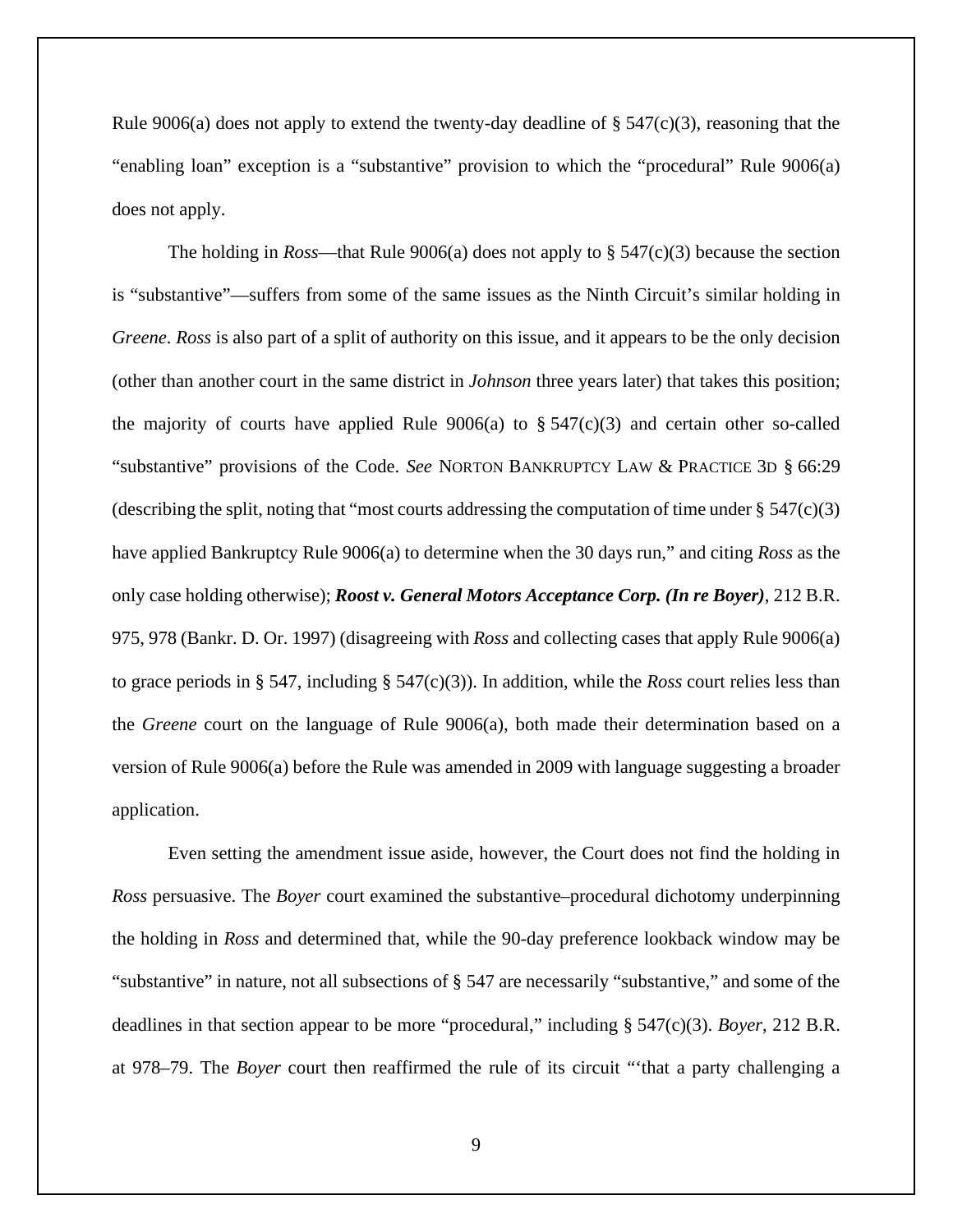bankruptcy rule has a "heavy burden" of showing that the rule deals with a matter of substance rather than procedure.'" *Id.* at 979 (quoting *Jones v. Hill (In re Hill)*, 811 F.2d 484, 487 (9th Cir. 1987)). Applying this standard, the *Boyer* court found that the trustee had not met this burden and held that Rule 9006(a) applied to extend the twenty-day "grace period" in § 547(c)(3). *Id.*

After reviewing the split of authority and the rationale of the majority of courts that have addressed this issue, the Court agrees with the majority, as well as *Boyer*'s application of Rule 9006(a) and its criticism of the *Ross* decision. The lone-standing minority rule articulated in the *Ross* decision would, in many cases, significantly shorten the amount of time in which creditors could protect their liens from avoidance, "clearly abridging the rights provided by Congress in enacting § 547(c)(3)." *Boyer*, 212 B.R. at 979. The Court also declines to accord *Johnson* any persuasive weight, both because its central holding on point relies entirely on *Ross* and because its analysis as to this issue depends on a miscalculation of time. *See Johnson*, 232 B.R. at 401 (mistakenly referring to the deadline of November 20, 1998 as a Saturday—rather than as a Friday, which would not have triggered extension of time under Rule  $9006(a)$ —then referring to November 23, 1998 as a Monday in the same sentence). As discussed above, *Greene* does not inform the Court's decision as to whether Rule  $9006(a)$  applies to § 547(c)(3) because it relies on superseded language and analyzes a different code subsection, so the holding would not compel one result or another even if it were persuasive.

Applying Rule 9006(a) to this case, Debtor took possession of the vehicle on September 13, 2018, and the thirtieth day after that date was Saturday, October 13, 2018. Because the thirtieth day fell on a Saturday, Defendant had until the next day that was not a Saturday, Sunday, or legal holiday—that is, Monday, October 15, 2018—to perfect its security interest without threat of avoidance as a preference. Defendant perfected the security interest on October 15, 2018, so under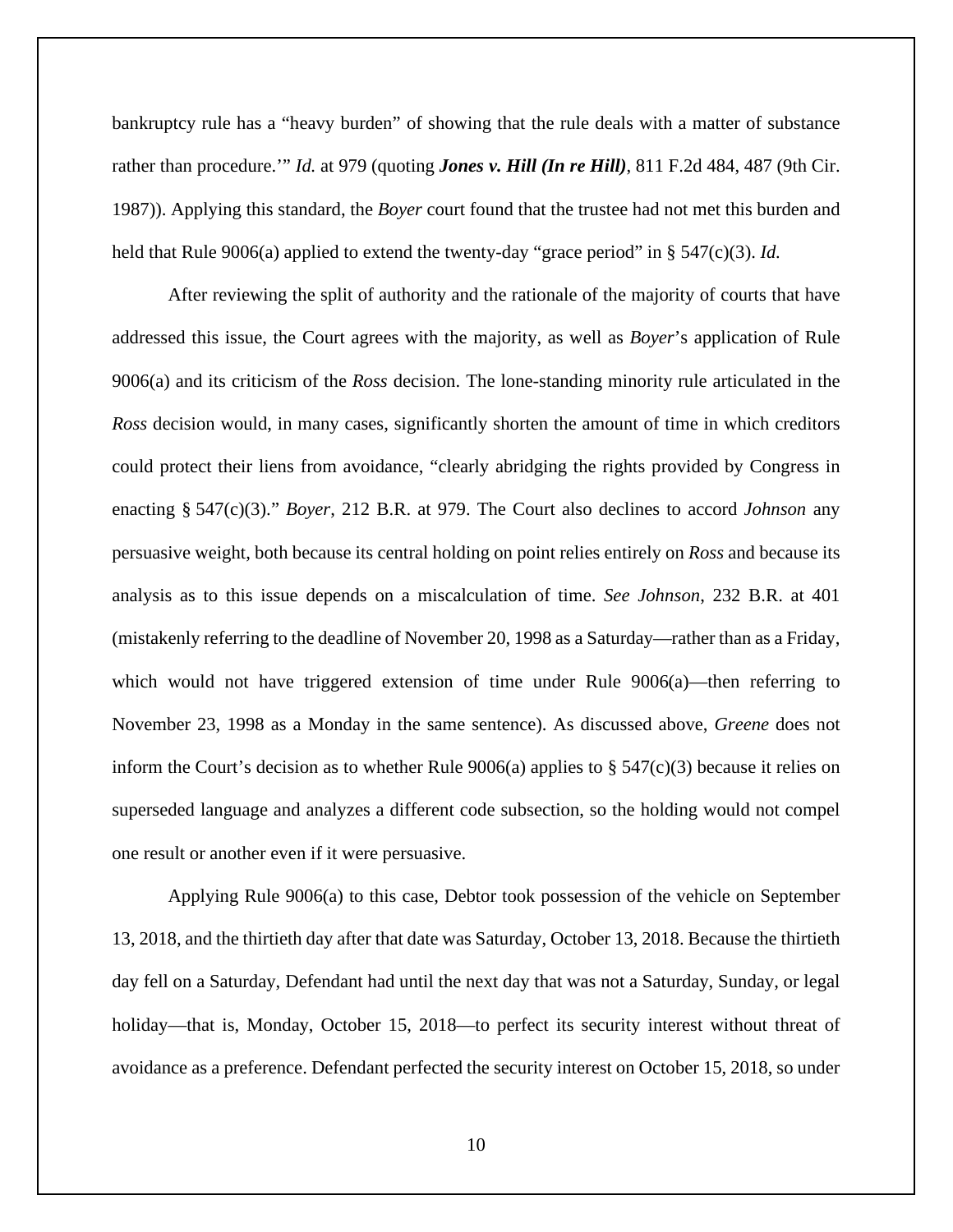§ 547(c)(3), the Trustee may not avoid the security interest as a preferential transfer. The Court will grant Defendant summary judgment on these grounds and deny the Trustee's motion for summary judgment for the same reasons.

## **E. Defendant's Remaining Arguments**

Defendant makes two additional arguments against the Trustee's use of avoidance powers. First, Defendant argues that the Trustee, a chapter 13 trustee, lacks authority to pursue an avoidance action under § 547. More specifically, Defendant claims that, because Debtor exempted the property, avoiding the lien would not enlarge the value of the estate, so the Trustee cannot pursue the avoidance action as a means of collecting property of the estate. Second, Defendant claims the Trustee is barred from objecting to the claim by *res judicata* because of the confirmation order and an agreed order on Defendant's objection to confirmation.

Defendant cites no authority for either position in its briefing, and based on the text of § 547 and the relevant orders, both arguments fail. Section 547 does not specify that it applies only to non-exempt property, or even to property of the estate as  $\S$  541 would define it. Section 547(b) provides that "the trustee may . . . avoid *any* transfer of an interest of the *debtor* in property" that was transferred in a specific manner and within the relevant time. 11 U.S.C. § 547(b) (emphasis added). As a threshold matter, the chapter 13 trustee does, in fact, have the power to avoid preferential transfers under § 547. *Id.*; *see Munoz v. James B. Nutter & Co. (In re Munoz)*, 2011 WL 710501, at \*4 (Bankr. W.D. Tex. Feb. 22, 2011) (acknowledging chapter 13 trustee's avoidance powers before discussing whether debtor can exercise those powers). Indeed, "[t]he fact that a chapter 13 trustee does not have a chapter 7 trustee's duties under section 704(a)(1) does not mean that the chapter 13 trustee does not have avoiding powers." 8 COLLIER ON BANKRUPTCY ¶ 1302.03 n.5 (citing *In re Cecil*, 488 B.R. 200 (Bankr. M.D. Fla. 2013)). The trustee's avoidance